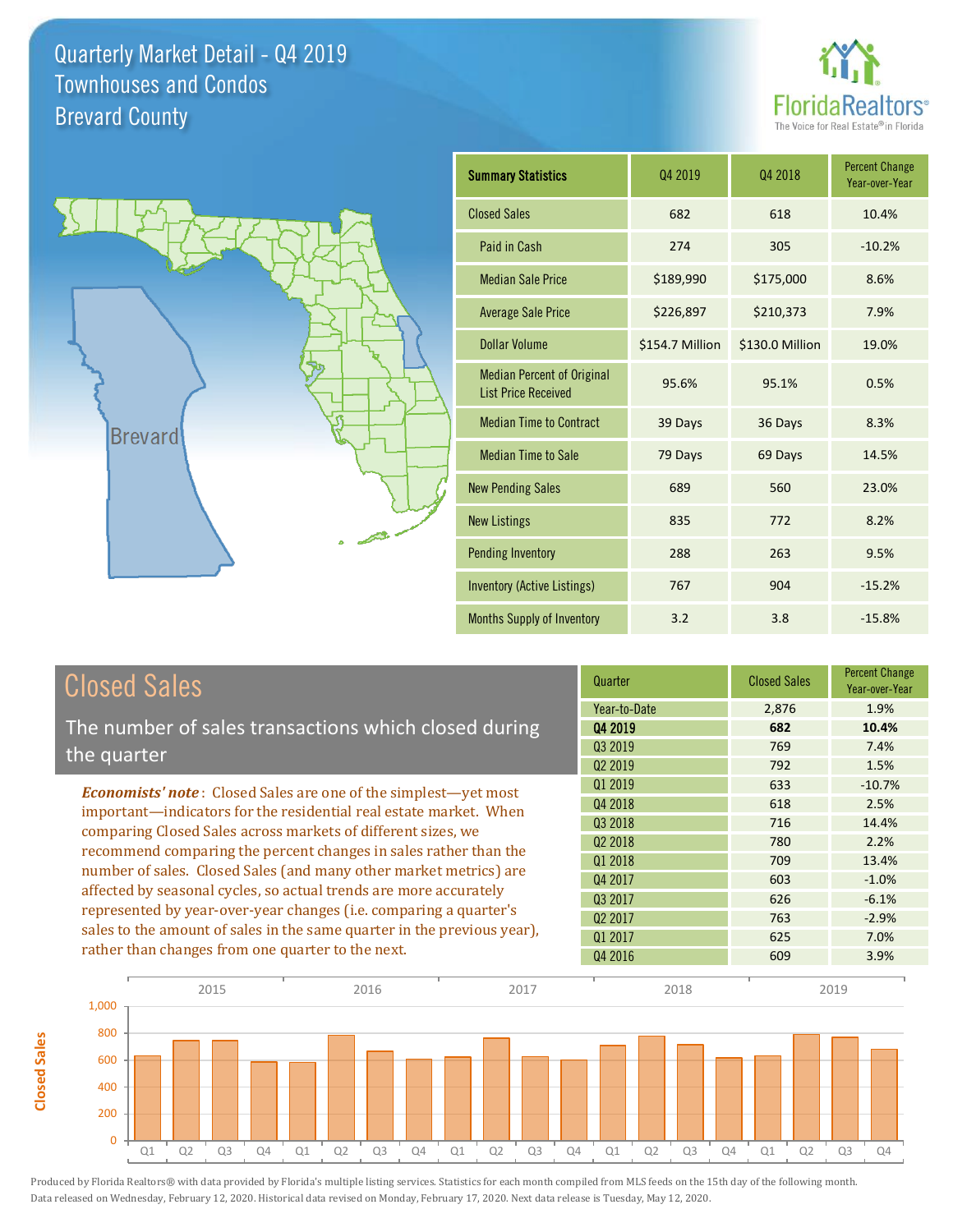

| Cash Sales                                                                     | Quarter             | <b>Cash Sales</b> | <b>Percent Change</b><br>Year-over-Year |
|--------------------------------------------------------------------------------|---------------------|-------------------|-----------------------------------------|
|                                                                                | Year-to-Date        | 1,275             | $-11.2%$                                |
| The number of Closed Sales during the quarter in                               | Q4 2019             | 274               | $-10.2%$                                |
| which buyers exclusively paid in cash                                          | 03 2019             | 320               | $-6.4%$                                 |
|                                                                                | 02 2019             | 353               | $-9.9%$                                 |
|                                                                                | 01 2019             | 328               | $-17.4%$                                |
|                                                                                | Q4 2018             | 305               | $-3.2%$                                 |
| <b>Economists' note:</b> Cash Sales can be a useful indicator of the extent to | 03 2018             | 342               | 12.9%                                   |
| which investors are participating in the market. Why? Investors are            | 02 2018             | 392               | $-2.5%$                                 |
| far more likely to have the funds to purchase a home available up front,       | 01 2018             | 397               | 6.1%                                    |
| whereas the typical homebuyer requires a mortgage or some other                | Q4 2017             | 315               | $-8.7%$                                 |
| form of financing. There are, of course, many possible exceptions, so          | Q3 2017             | 303               | $-21.3%$                                |
| this statistic should be interpreted with care.                                | Q <sub>2</sub> 2017 | 402               | $-6.9%$                                 |
|                                                                                | Q1 2017             | 374               | 10.7%                                   |



# Cash Sales as a Percentage of Closed Sales

The percentage of Closed Sales during the quarter which were Cash Sales

*Economists' note* : This statistic is simply another way of viewing Cash Sales. The remaining percentages of Closed Sales (i.e. those not paid fully in cash) each quarter involved some sort of financing, such as mortgages, owner/seller financing, assumed loans, etc.

| Quarter             | <b>Percent of Closed</b><br>Sales Paid in Cash | <b>Percent Change</b><br>Year-over-Year |
|---------------------|------------------------------------------------|-----------------------------------------|
| Year-to-Date        | 44.3%                                          | $-13.0%$                                |
| Q4 2019             | 40.2%                                          | $-18.6%$                                |
| 03 2019             | 41.6%                                          | $-13.0%$                                |
| Q <sub>2</sub> 2019 | 44.6%                                          | $-11.3%$                                |
| 01 2019             | 51.8%                                          | $-7.5%$                                 |
| Q4 2018             | 49.4%                                          | $-5.4%$                                 |
| Q3 2018             | 47.8%                                          | $-1.2%$                                 |
| Q <sub>2</sub> 2018 | 50.3%                                          | $-4.6%$                                 |
| 01 2018             | 56.0%                                          | $-6.4%$                                 |
| Q4 2017             | 52.2%                                          | $-7.9%$                                 |
| Q3 2017             | 48.4%                                          | $-16.1%$                                |
| Q <sub>2</sub> 2017 | 52.7%                                          | $-4.2%$                                 |
| Q1 2017             | 59.8%                                          | 3.3%                                    |
| Q4 2016             | 56.7%                                          | $-5.0%$                                 |

Q4 2016 345 -1.4%

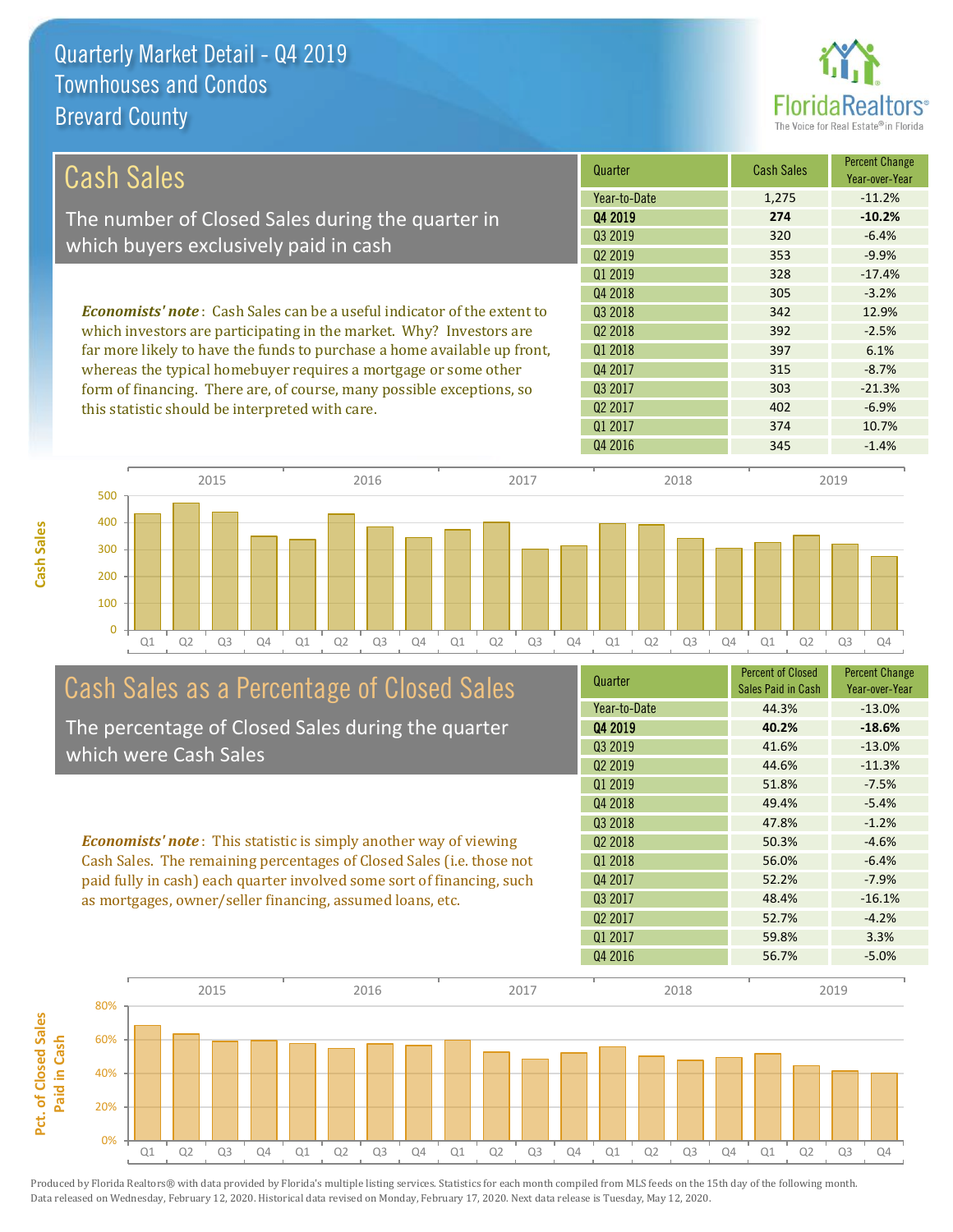

## Median Sale Price

The median sale price reported for the quarter (i.e. 50% of sales were above and 50% of sales were below)

*Economists' note* : Median Sale Price is our preferred summary statistic for price activity because, unlike Average Sale Price, Median Sale Price is not sensitive to high sale prices for small numbers of homes that may not be characteristic of the market area. Keep in mind that median price trends over time are not always solely caused by changes in the general value of local real estate. Median sale price only reflects the values of the homes that *sold* each quarter, and the mix of the types of homes that sell can change over time.

| Quarter             | <b>Median Sale Price</b> | <b>Percent Change</b><br>Year-over-Year |
|---------------------|--------------------------|-----------------------------------------|
| Year-to-Date        | \$185,750                | 7.4%                                    |
| Q4 2019             | \$189,990                | 8.6%                                    |
| Q3 2019             | \$187,000                | 6.9%                                    |
| Q <sub>2</sub> 2019 | \$189,125                | 5.1%                                    |
| Q1 2019             | \$175,000                | 10.8%                                   |
| Q4 2018             | \$175,000                | 6.1%                                    |
| Q3 2018             | \$174,950                | 9.3%                                    |
| Q <sub>2</sub> 2018 | \$180,000                | 12.5%                                   |
| Q1 2018             | \$158,000                | 9.0%                                    |
| Q4 2017             | \$165,000                | 13.8%                                   |
| Q3 2017             | \$160,000                | 8.8%                                    |
| Q <sub>2</sub> 2017 | \$160,000                | 9.6%                                    |
| Q1 2017             | \$145,000                | 4.3%                                    |
| Q4 2016             | \$145,000                | 5.1%                                    |



#### Average Sale Price

The average sale price reported for the quarter (i.e. total sales in dollars divided by the number of sales)

*Economists' note* : Usually, we prefer Median Sale Price over Average Sale Price as a summary statistic for home prices. However, Average Sale Price does have its uses—particularly when it is analyzed alongside the Median Sale Price. For one, the relative difference between the two statistics can provide some insight into the market for higher-end homes in an area.

| Quarter             | <b>Average Sale Price</b> | <b>Percent Change</b><br>Year-over-Year |
|---------------------|---------------------------|-----------------------------------------|
| Year-to-Date        | \$225,541                 | 7.8%                                    |
| Q4 2019             | \$226,897                 | 7.9%                                    |
| Q3 2019             | \$218,645                 | 4.9%                                    |
| Q <sub>2</sub> 2019 | \$237,004                 | 8.7%                                    |
| Q1 2019             | \$218,116                 | 9.6%                                    |
| Q4 2018             | \$210,373                 | 5.6%                                    |
| Q3 2018             | \$208,460                 | 11.7%                                   |
| Q <sub>2</sub> 2018 | \$218,061                 | 13.1%                                   |
| Q1 2018             | \$198,987                 | 8.2%                                    |
| Q4 2017             | \$199,292                 | 8.4%                                    |
| Q3 2017             | \$186,581                 | $-2.2%$                                 |
| Q <sub>2</sub> 2017 | \$192,842                 | 2.9%                                    |
| 01 2017             | \$183,960                 | $-0.8%$                                 |
| Q4 2016             | \$183,889                 | 4.5%                                    |
|                     |                           |                                         |



Produced by Florida Realtors® with data provided by Florida's multiple listing services. Statistics for each month compiled from MLS feeds on the 15th day of the following month. Data released on Wednesday, February 12, 2020. Historical data revised on Monday, February 17, 2020. Next data release is Tuesday, May 12, 2020.

**Average Sale Price**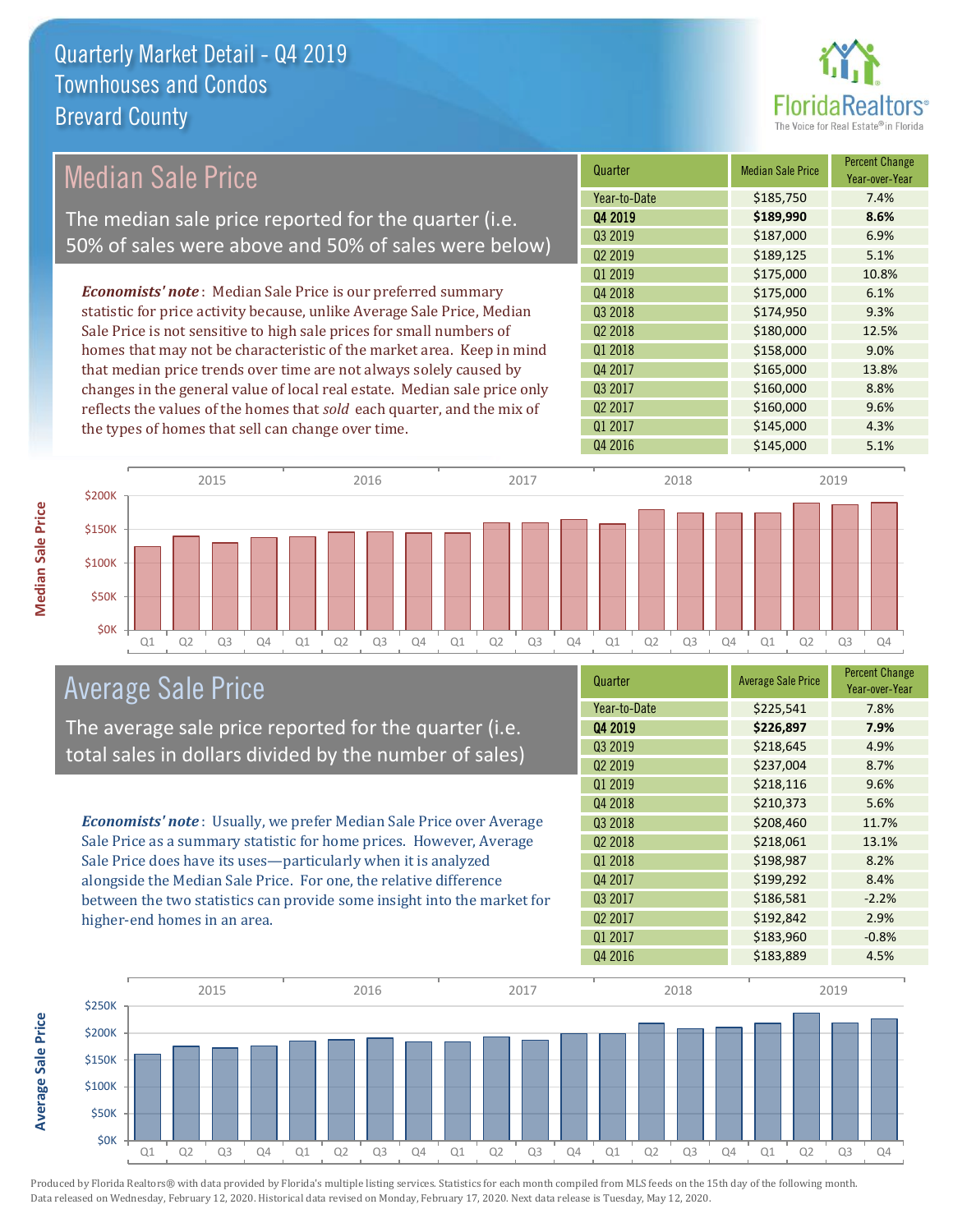

| Dollar Volume                                                                | Quarter             | Dollar Volume   | <b>Percent Change</b><br>Year-over-Year |
|------------------------------------------------------------------------------|---------------------|-----------------|-----------------------------------------|
|                                                                              | Year-to-Date        | \$648.7 Million | 9.9%                                    |
| The sum of the sale prices for all sales which closed                        | Q4 2019             | \$154.7 Million | 19.0%                                   |
| during the quarter                                                           | 03 2019             | \$168.1 Million | 12.6%                                   |
|                                                                              | Q <sub>2</sub> 2019 | \$187.7 Million | 10.4%                                   |
|                                                                              | 01 2019             | \$138.1 Million | $-2.1%$                                 |
| <b>Economists' note</b> : Dollar Volume is simply the sum of all sale prices | Q4 2018             | \$130.0 Million | 8.2%                                    |
| in a given time period, and can quickly be calculated by multiplying         | 03 2018             | \$149.3 Million | 27.8%                                   |
| Closed Sales by Average Sale Price. It is a strong indicator of the health   | Q <sub>2</sub> 2018 | \$170.1 Million | 15.6%                                   |
| of the real estate industry in a market, and is of particular interest to    | Q1 2018             | \$141.1 Million | 22.7%                                   |
| real estate professionals, investors, analysts, and government agencies.     | Q4 2017             | \$120.2 Million | 7.3%                                    |
| Potential home sellers and home buyers, on the other hand, will likely       | Q3 2017             | \$116.8 Million | $-8.2%$                                 |
| be better served by paying attention to trends in the two components         | Q <sub>2</sub> 2017 | \$147.1 Million | $-0.1%$                                 |
| of Dollar Volume (i.e. sales and prices) individually.                       | Q1 2017             | \$115.0 Million | 6.2%                                    |



## Median Percent of Original List Price Received

The median of the sale price (as a percentage of the original list price) across all properties selling during the quarter

*Economists' note* : The Median Percent of Original List Price Received is useful as an indicator of market recovery, since it typically rises as buyers realize that the market may be moving away from them and they need to match the selling price (or better it) in order to get a contract on the house. This is usually the last measure to indicate a market has shifted from down to up, so it is what we would call a *lagging* indicator.

| Quarter             | Med. Pct. of Orig.<br><b>List Price Received</b> | <b>Percent Change</b><br>Year-over-Year |
|---------------------|--------------------------------------------------|-----------------------------------------|
| Year-to-Date        | 95.5%                                            | 0.0%                                    |
| Q4 2019             | 95.6%                                            | 0.5%                                    |
| Q3 2019             | 95.3%                                            | $-0.1%$                                 |
| Q <sub>2</sub> 2019 | 95.6%                                            | $-0.4%$                                 |
| 01 2019             | 95.2%                                            | $-0.3%$                                 |
| Q4 2018             | 95.1%                                            | $-0.3%$                                 |
| Q3 2018             | 95.4%                                            | $-0.3%$                                 |
| Q <sub>2</sub> 2018 | 96.0%                                            | 0.9%                                    |
| Q1 2018             | 95.5%                                            | 0.3%                                    |
| Q4 2017             | 95.4%                                            | 1.0%                                    |
| Q3 2017             | 95.7%                                            | 0.8%                                    |
| Q <sub>2</sub> 2017 | 95.1%                                            | 0.1%                                    |
| Q1 2017             | 95.2%                                            | 0.5%                                    |
| Q4 2016             | 94.5%                                            | $-0.5%$                                 |

Q4 2016 **\$112.0 Million 8.6%** 

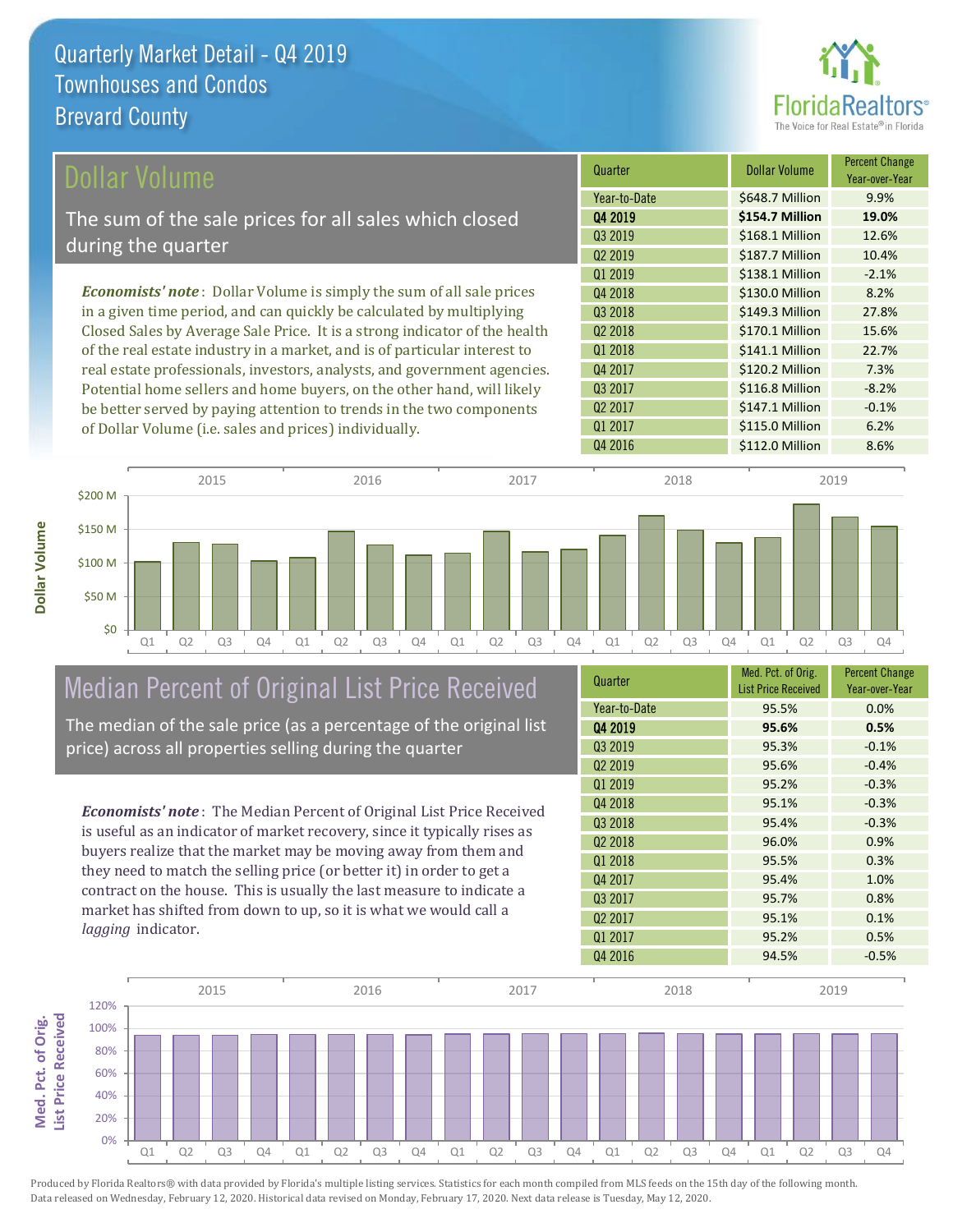

### Median Time to Contract

The median number of days between the listing date and contract date for all Closed Sales during the quarter

*Economists' note* : Like Time to Sale, Time to Contract is a measure of the length of the home selling process calculated for sales which closed during the quarter. The difference is that Time to Contract measures the number of days between the initial listing of a property and the signing of the contract which eventually led to the closing of the sale. When the gap between Median Time to Contract and Median Time to Sale grows, it is usually a sign of longer closing times and/or declining numbers of cash sales.

| Quarter             | <b>Median Time to</b><br>Contract | <b>Percent Change</b><br>Year-over-Year |
|---------------------|-----------------------------------|-----------------------------------------|
| Year-to-Date        | 43 Days                           | 38.7%                                   |
| Q4 2019             | 39 Days                           | 8.3%                                    |
| Q3 2019             | 48 Days                           | 60.0%                                   |
| Q <sub>2</sub> 2019 | 42 Days                           | 55.6%                                   |
| Q1 2019             | 43 Days                           | 34.4%                                   |
| Q4 2018             | 36 Days                           | $-2.7%$                                 |
| Q3 2018             | 30 Days                           | 0.0%                                    |
| Q <sub>2</sub> 2018 | 27 Days                           | $-6.9%$                                 |
| Q1 2018             | 32 Days                           | 0.0%                                    |
| Q4 2017             | 37 Days                           | 23.3%                                   |
| Q3 2017             | 30 Days                           | $-21.1%$                                |
| Q <sub>2</sub> 2017 | 29 Days                           | $-17.1%$                                |
| Q1 2017             | 32 Days                           | $-17.9%$                                |
| Q4 2016             | 30 Days                           | $-14.3%$                                |



### Median Time to Sale

**Median Time to** 

**Median Time to** 

The median number of days between the listing date and closing date for all Closed Sales during the quarter

*Economists' note* : Time to Sale is a measure of the length of the home selling process, calculated as the number of days between the initial listing of a property and the closing of the sale. *Median* Time to Sale is the amount of time the "middle" property selling this month was on the market. That is, 50% of homes selling this month took *less* time to sell, and 50% of homes took *more* time to sell. Median Time to Sale gives a more accurate picture than Average Time to Sale, which can be skewed upward by small numbers of properties taking an abnormally long time to sell.

| Quarter             | <b>Median Time to Sale</b> | <b>Percent Change</b><br>Year-over-Year |
|---------------------|----------------------------|-----------------------------------------|
| Year-to-Date        | 80 Days                    | 17.6%                                   |
| Q4 2019             | 79 Days                    | 14.5%                                   |
| Q3 2019             | 85 Days                    | 28.8%                                   |
| Q <sub>2</sub> 2019 | 78 Days                    | 18.2%                                   |
| Q1 2019             | 79 Days                    | 14.5%                                   |
| Q4 2018             | 69 Days                    | $-8.0%$                                 |
| Q3 2018             | 66 Days                    | $-5.7%$                                 |
| Q <sub>2</sub> 2018 | 66 Days                    | $-2.9%$                                 |
| Q1 2018             | 69 Days                    | $-1.4%$                                 |
| Q4 2017             | 75 Days                    | 4.2%                                    |
| Q3 2017             | 70 Days                    | $-9.1%$                                 |
| Q <sub>2</sub> 2017 | 68 Days                    | $-12.8%$                                |
| Q1 2017             | 70 Days                    | $-11.4%$                                |
| Q4 2016             | 72 Days                    | $-2.7%$                                 |

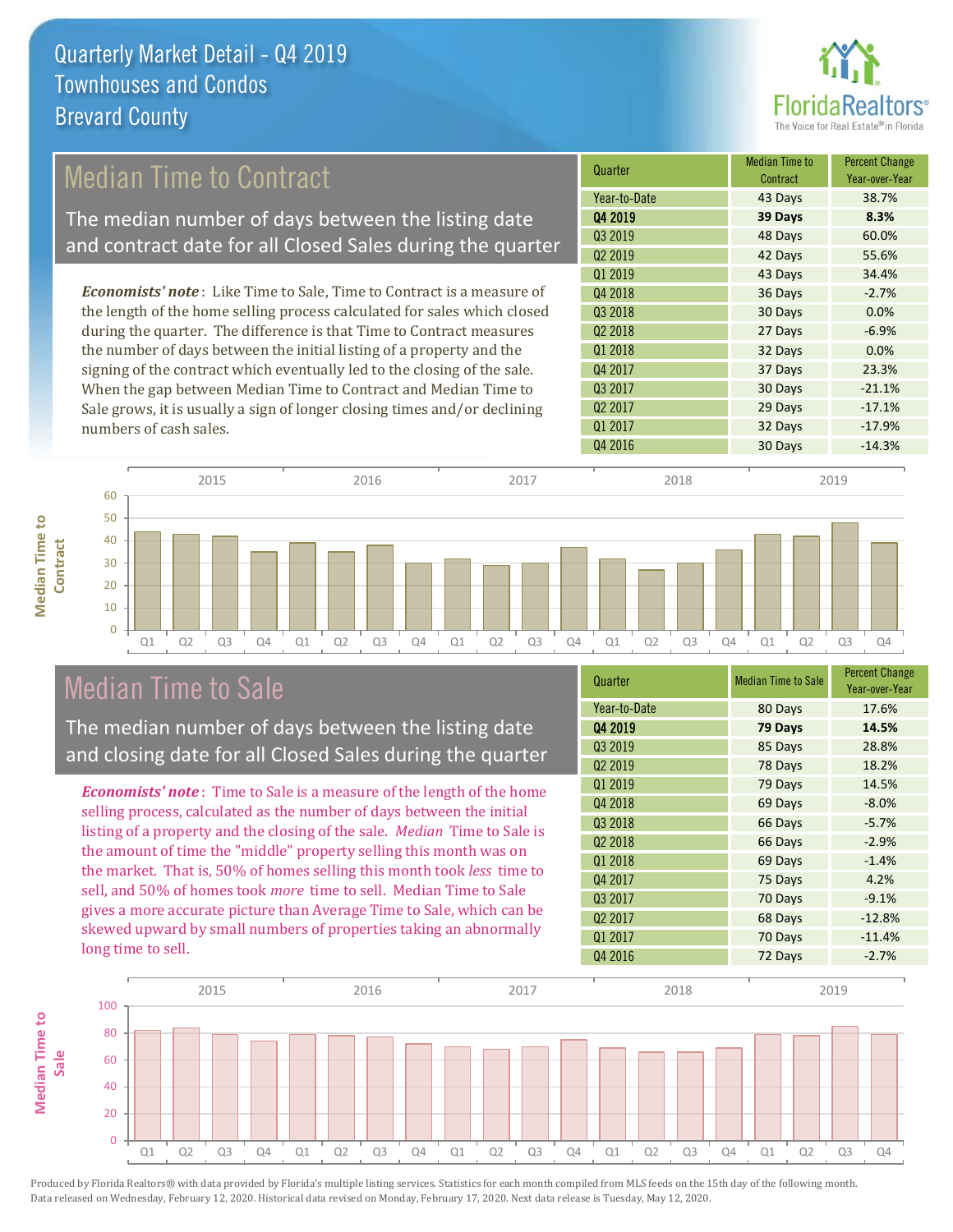

| <b>New Pending Sales</b>                                                      | Quarter             | <b>New Pending Sales</b> | <b>Percent Change</b><br>Year-over-Year |
|-------------------------------------------------------------------------------|---------------------|--------------------------|-----------------------------------------|
|                                                                               | Year-to-Date        | 3,114                    | 2.6%                                    |
| The number of listed properties that went under                               | Q4 2019             | 689                      | 23.0%                                   |
|                                                                               | Q3 2019             | 775                      | 5.6%                                    |
| contract during the quarter                                                   | Q <sub>2</sub> 2019 | 846                      | 1.6%                                    |
|                                                                               | Q1 2019             | 804                      | $-11.5%$                                |
| <b>Economists' note:</b> Because of the typical length of time it takes for a | Q4 2018             | 560                      | $-10.8%$                                |
| sale to close, economists consider Pending Sales to be a decent               | Q3 2018             | 734                      | 10.0%                                   |
| indicator of potential future Closed Sales. It is important to bear in        | Q <sub>2</sub> 2018 | 833                      | 2.8%                                    |
| mind, however, that not all Pending Sales will be closed successfully.        | Q1 2018             | 908                      | 12.8%                                   |
| So, the effectiveness of Pending Sales as a future indicator of Closed        | Q4 2017             | 628                      | 10.0%                                   |
| Sales is susceptible to changes in market conditions such as the              | Q3 2017             | 667                      | $-12.9%$                                |
| availability of financing for homebuyers and the inventory of                 | Q <sub>2</sub> 2017 | 810                      | 8.7%                                    |
| distressed properties for sale.                                               | Q1 2017             | 805                      | 5.2%                                    |



# New Listings

**New Listings**

**Pending Sales**

Pending Sales

The number of properties put onto the market during the quarter

*Economists' note* : New Listings tend to rise in delayed response to increasing prices, so they are often seen as a lagging indicator of market health. As prices rise, potential sellers raise their estimations of value—and in the most recent cycle, rising prices have freed up many potential sellers who were previously underwater on their mortgages. Note that in our calculations, we take care to not include properties that were recently taken off the market and quickly relisted, since these are not really *new* listings.

| Quarter             | <b>New Listings</b> | <b>Percent Change</b><br>Year-over-Year |
|---------------------|---------------------|-----------------------------------------|
| Year-to-Date        | 3,592               | $-2.6%$                                 |
| 04 2019             | 835                 | 8.2%                                    |
| Q3 2019             | 783                 | $-11.1%$                                |
| Q <sub>2</sub> 2019 | 977                 | 1.2%                                    |
| Q1 2019             | 997                 | $-6.8%$                                 |
| Q4 2018             | 772                 | 5.5%                                    |
| Q3 2018             | 881                 | 15.0%                                   |
| Q <sub>2</sub> 2018 | 965                 | 7.8%                                    |
| Q1 2018             | 1,070               | 11.2%                                   |
| Q4 2017             | 732                 | 3.8%                                    |
| Q3 2017             | 766                 | 0.8%                                    |
| Q <sub>2</sub> 2017 | 895                 | 2.8%                                    |
| 01 2017             | 962                 | $-1.9%$                                 |
| Q4 2016             | 705                 | $-3.0%$                                 |

Q4 2016 571 -9.8%

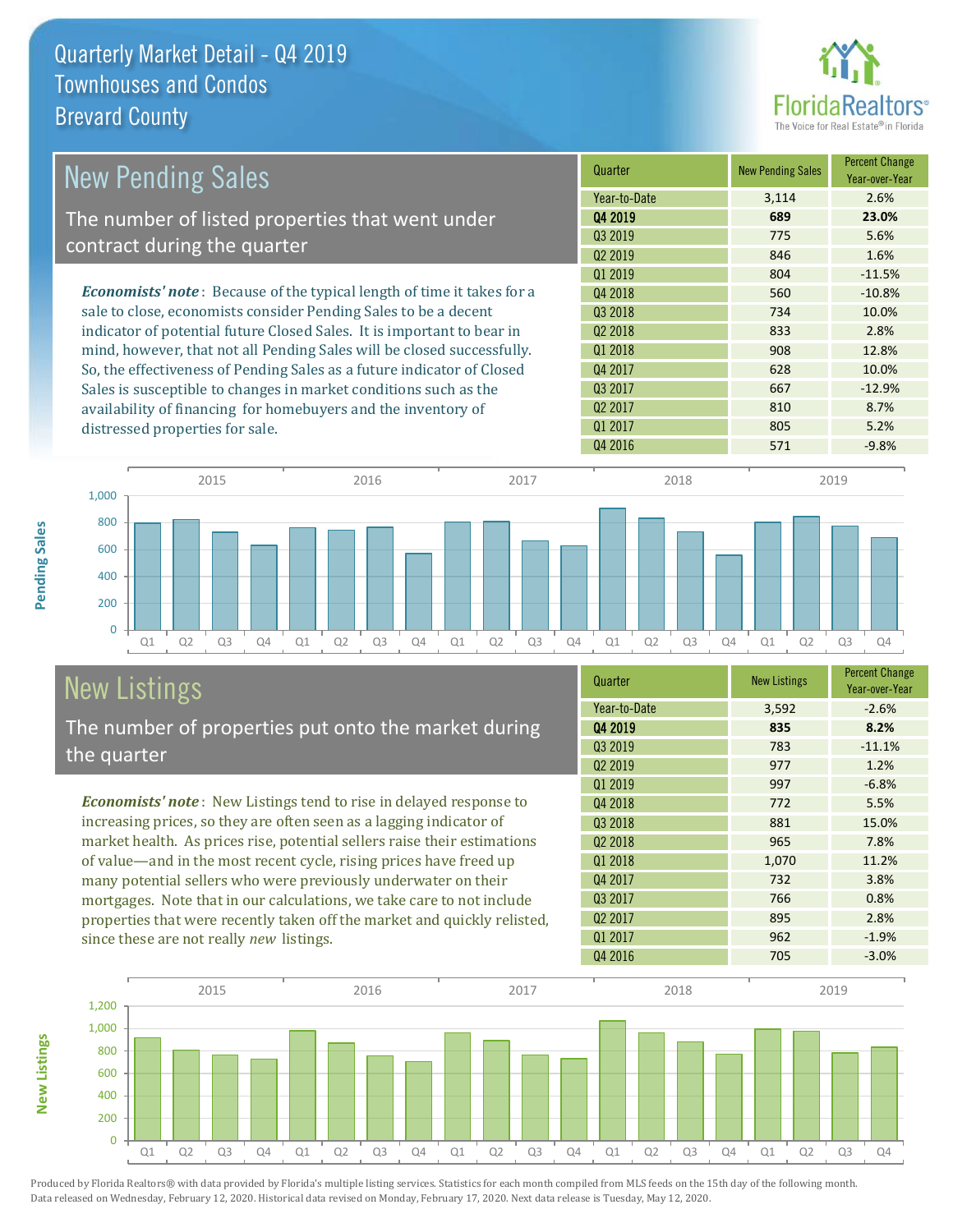

| <b>Inventory (Active Listings)</b>                                           | Quarter                  | Inventory | <b>Percent Change</b><br>Year-over-Year |
|------------------------------------------------------------------------------|--------------------------|-----------|-----------------------------------------|
|                                                                              | <b>YTD (Monthly Avg)</b> | 869       | 6.1%                                    |
| The number of property listings active at the end of                         | Q4 2019                  | 767       | $-15.2%$                                |
|                                                                              | Q3 2019                  | 797       | $-2.7%$                                 |
| the quarter                                                                  | Q <sub>2</sub> 2019      | 888       | 14.6%                                   |
|                                                                              | 01 2019                  | 931       | 18.3%                                   |
| <b>Economists' note</b> : There are a number of ways to define and calculate | 04 2018                  | 904       | 23.8%                                   |
| Inventory. Our method is to simply count the number of active listings       | Q3 2018                  | 819       | 10.8%                                   |
| on the last day of the quarter, and hold this number to compare with         | Q <sub>2</sub> 2018      | 775       | 0.8%                                    |
| the same quarter the following year. Inventory rises when New                | 01 2018                  | 787       | $-2.1%$                                 |
| Listings are outpacing the number of listings that go off-market             | Q4 2017                  | 730       | $-6.9%$                                 |
| (regardless of whether they actually sell). Likewise, it falls when New      | Q3 2017                  | 739       | $-0.5%$                                 |
| Listings aren't keeping up with the rate at which homes are going off-       | Q <sub>2</sub> 2017      | 769       | $-9.4%$                                 |



## Months Supply of Inventory

An estimate of the number of months it will take to deplete the current Inventory given recent sales rates

*Economists' note* : MSI is a useful indicator of market conditions. The benchmark for a balanced market (favoring neither buyer nor seller) is 5.5 months of inventory. Anything higher is traditionally a buyers' market, and anything lower is a sellers' market. There is no single accepted way of calculating MSI. A common method is to divide current Inventory by the most recent month's Closed Sales count, but this count is a usually poor predictor of future Closed Sales due to seasonal cycles. To eliminate seasonal effects, we use the 12-month average of monthly Closed Sales instead.

| Quarter                  | <b>Months Supply</b> | <b>Percent Change</b><br>Year-over-Year |
|--------------------------|----------------------|-----------------------------------------|
| <b>YTD (Monthly Avg)</b> | 3.8                  | 5.6%                                    |
| Q4 2019                  | 3.2                  | $-15.8%$                                |
| Q3 2019                  | 3.4                  | $-2.9%$                                 |
| Q <sub>2</sub> 2019      | 3.9                  | 14.7%                                   |
| 01 2019                  | 4.1                  | 17.1%                                   |
| Q4 2018                  | 3.8                  | 15.2%                                   |
| Q3 2018                  | 3.5                  | 2.9%                                    |
| Q <sub>2</sub> 2018      | 3.4                  | $-2.9%$                                 |
| Q1 2018                  | 3.5                  | $-2.8%$                                 |
| Q4 2017                  | 3.3                  | $-8.3%$                                 |
| Q3 2017                  | 3.4                  | 0.0%                                    |
| Q <sub>2</sub> 2017      | 3.5                  | $-7.9%$                                 |
| Q1 2017                  | 3.6                  | $-10.0%$                                |
| Q4 2016                  | 3.6                  | 5.9%                                    |

Q4 2016 **784** 1.7%

Q1 2017 804 -8.5%



**Inventory**

market.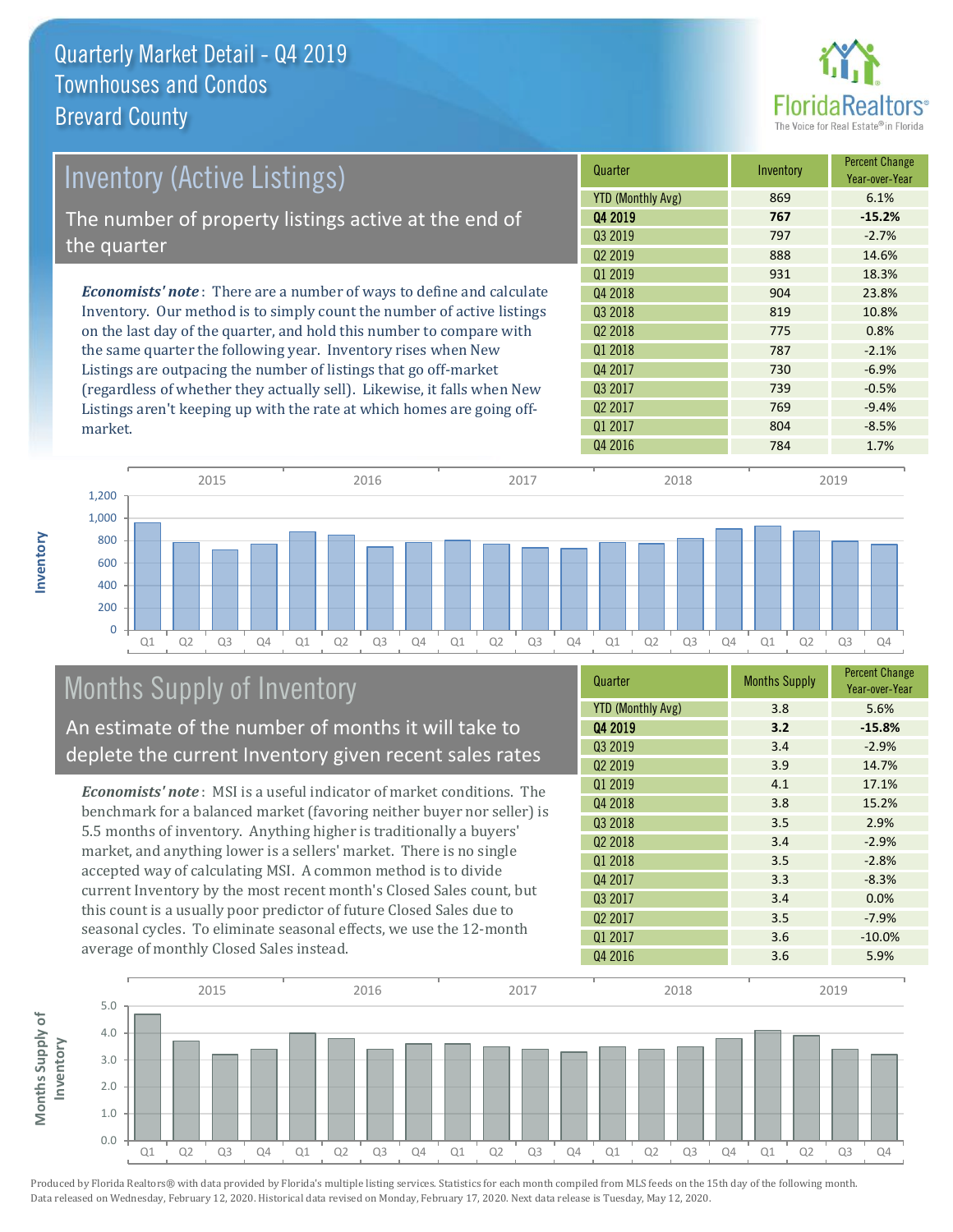

## Closed Sales by Sale Price

The number of sales transactions which closed during the quarter

*Economists' note:* Closed Sales are one of the simplest—yet most important—indicators for the residential real estate market. When comparing Closed Sales across markets of different sizes, we recommend comparing the percent changes in sales rather than the number of sales. Closed Sales (and many other market metrics) are affected by seasonal cycles, so actual trends are more accurately represented by year-over-year changes (i.e. comparing a quarter's sales to the amount of sales in the same quarter in the previous year), rather than changes from one quarter to the next.

| Sale Price            | <b>Closed Sales</b> | <b>Percent Change</b><br>Year-over-Year |
|-----------------------|---------------------|-----------------------------------------|
| Less than \$50,000    | 4                   | $-66.7%$                                |
| \$50,000 - \$99,999   | 101                 | $-13.7%$                                |
| $$100,000 - $149,999$ | 135                 | 17.4%                                   |
| $$150,000 - $199,999$ | 126                 | 17.8%                                   |
| \$200,000 - \$249,999 | 104                 | 25.3%                                   |
| \$250,000 - \$299,999 | 61                  | 8.9%                                    |
| \$300,000 - \$399,999 | 75                  | 4.2%                                    |
| \$400,000 - \$599,999 | 56                  | 30.2%                                   |
| \$600,000 - \$999,999 | 19                  | 46.2%                                   |
| \$1,000,000 or more   | 1                   | N/A                                     |



#### Median Time to Contract by Sale Price The median number of days between the listing date and contract date for all Closed Sales during the quarter

*Economists' note* : Like Time to Sale, Time to Contract is a measure of the length of the home selling process calculated for sales which closed during the quarter. The difference is that Time to Contract measures the number of days between the initial listing of a property and the signing of the contract which eventually led to the closing of the sale. When the gap between Median Time to Contract and Median Time to Sale grows, it is usually a sign of longer closing times and/or declining numbers of cash sales.

| <b>Sale Price</b>     | Median Time to<br>Contract | <b>Percent Change</b><br>Year-over-Year |
|-----------------------|----------------------------|-----------------------------------------|
| Less than \$50,000    | 39 Days                    | 14.7%                                   |
| $$50,000 - $99,999$   | 24 Days                    | 33.3%                                   |
| $$100,000 - $149,999$ | 32 Days                    | 14.3%                                   |
| $$150,000 - $199,999$ | 35 Days                    | 2.9%                                    |
| \$200,000 - \$249,999 | 27 Days                    | $-12.9%$                                |
| \$250,000 - \$299,999 | 71 Days                    | 51.1%                                   |
| \$300,000 - \$399,999 | 74 Days                    | 7.2%                                    |
| $$400,000 - $599,999$ | 71 Days                    | $-1.4%$                                 |
| \$600,000 - \$999,999 | 115 Days                   | 180.5%                                  |
| \$1,000,000 or more   | 36 Days                    | N/A                                     |

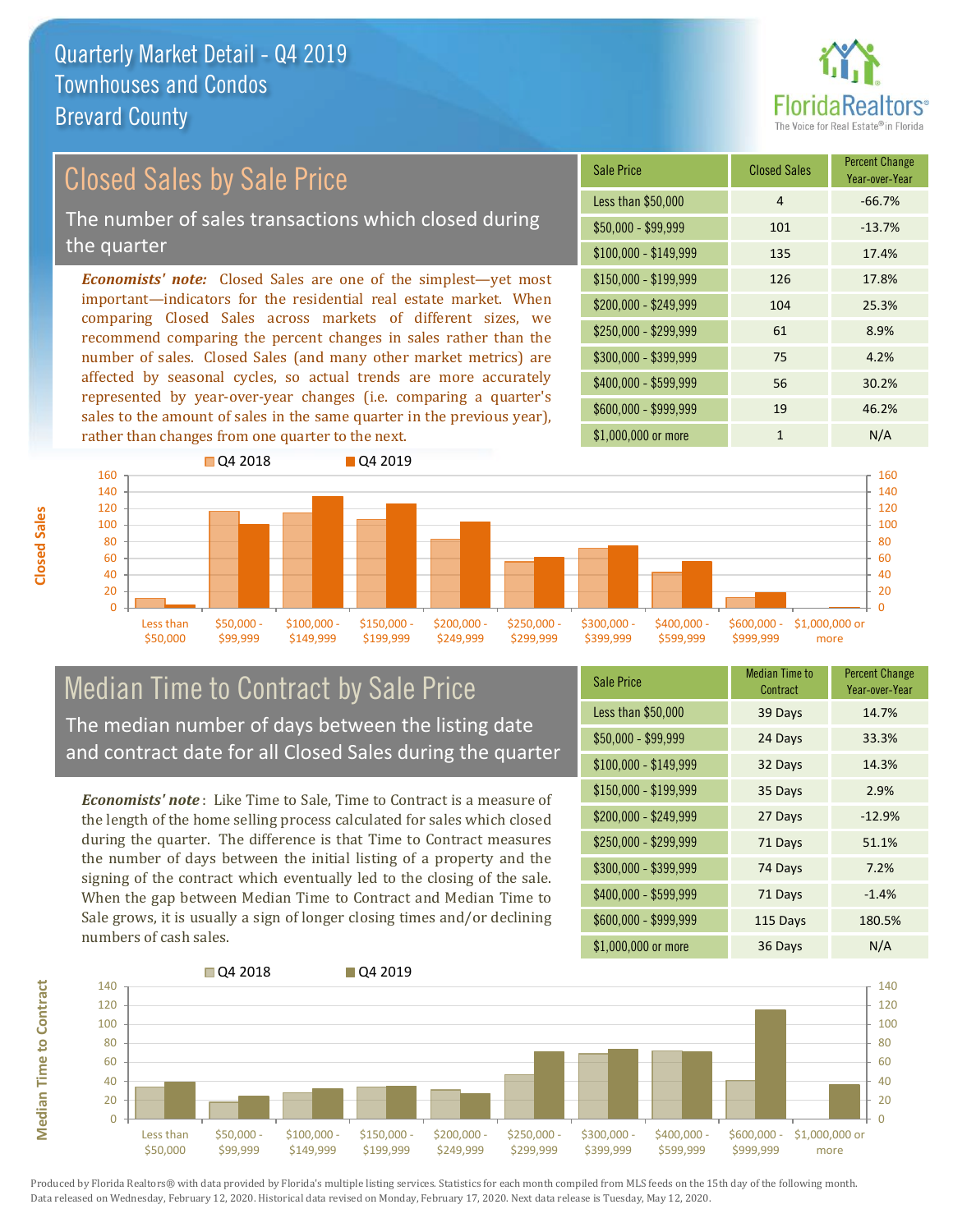

## New Listings by Initial Listing Price

The number of properties put onto the market during the quarter

*Economists' note:* New Listings tend to rise in delayed response to increasing prices, so they are often seen as a lagging indicator of market health. As prices rise, potential sellers raise their estimations of value—and in the most recent cycle, rising prices have freed up many potential sellers who were previously underwater on their mortgages. Note that in our calculations, we take care to not include properties that were recently taken off the market and quickly relisted, since these are not really *new* listings.





#### Inventory by Current Listing Price The number of property listings active at the end of the quarter

*Economists' note* : There are a number of ways to define and calculate Inventory. Our method is to simply count the number of active listings on the last day of the quarter, and hold this number to compare with the same quarter the following year. Inventory rises when New Listings are outpacing the number of listings that go off-market (regardless of whether they actually sell). Likewise, it falls when New Listings aren't keeping up with the rate at which homes are going offmarket.

| <b>Current Listing Price</b> | Inventory | <b>Percent Change</b><br>Year-over-Year |
|------------------------------|-----------|-----------------------------------------|
| Less than \$50,000           | 0         | $-100.0%$                               |
| $$50,000 - $99,999$          | 48        | $-25.0%$                                |
| $$100,000 - $149,999$        | 101       | $-23.5%$                                |
| $$150,000 - $199,999$        | 103       | $-24.3%$                                |
| \$200,000 - \$249,999        | 66        | $-22.4%$                                |
| \$250,000 - \$299,999        | 78        | $-9.3%$                                 |
| \$300,000 - \$399,999        | 128       | $-26.4%$                                |
| $$400,000 - $599,999$        | 143       | 7.5%                                    |
| \$600,000 - \$999,999        | 72        | 7.5%                                    |
| \$1,000,000 or more          | 28        | 64.7%                                   |



Produced by Florida Realtors® with data provided by Florida's multiple listing services. Statistics for each month compiled from MLS feeds on the 15th day of the following month. Data released on Wednesday, February 12, 2020. Historical data revised on Monday, February 17, 2020. Next data release is Tuesday, May 12, 2020.

**Inventory**